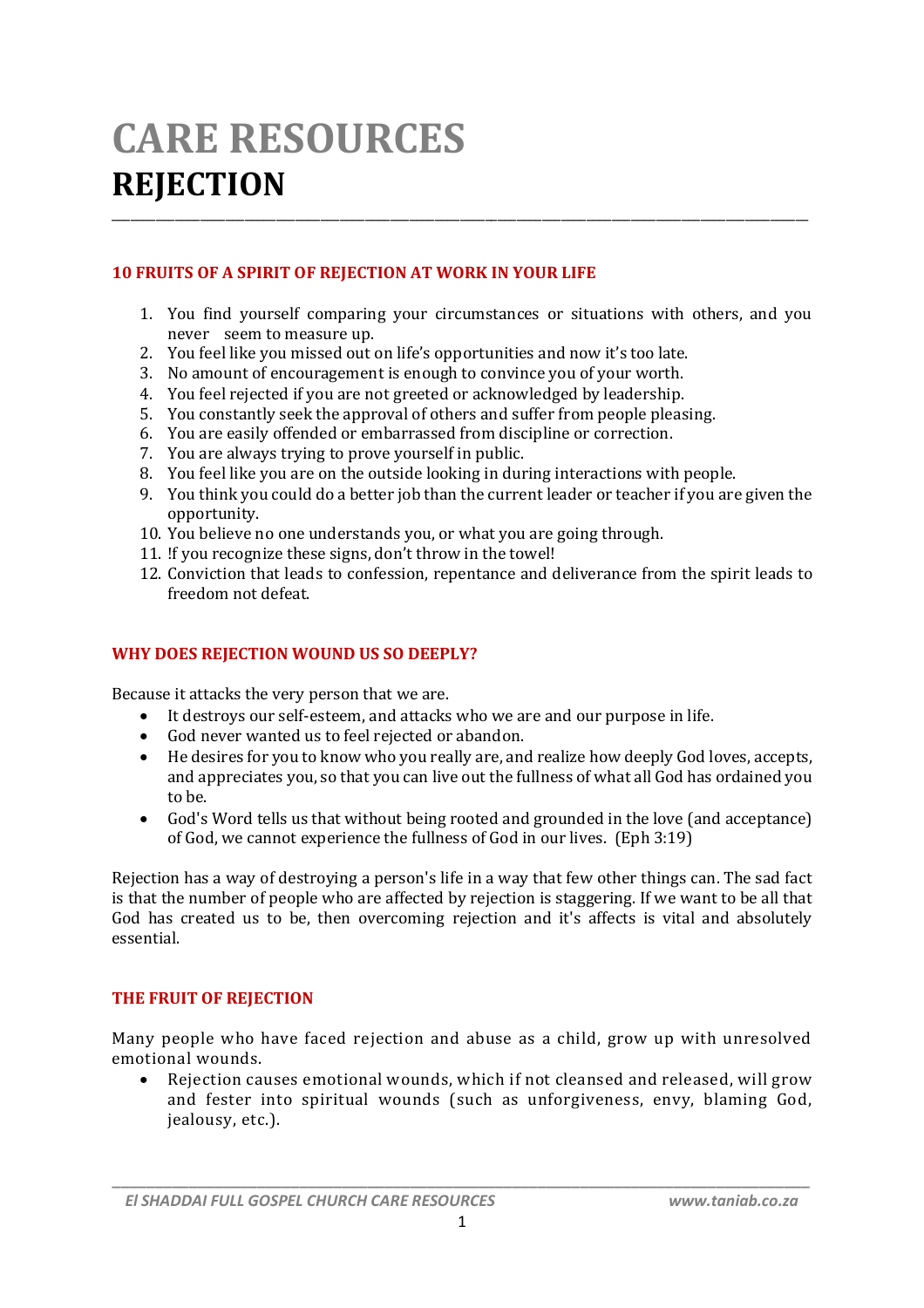- Those spiritual wounds open us unto evil spirits which love to take advantage of this opportunity to invade us. The goal of the enemy is to get us built up with emotional baggage inside and negative feelings in our hearts against one another, ourselves, and God.
- The wounds of rejection can open a person up to spirits such as abandonment, rejection, worthlessness, etc. Those who have ongoing struggles with rejection should go through the deliverance process to have those spirits removed.
- There are often other bondages that result from rejection, such as performance orientation, drivenness, rebellion, etc.
- Rejection is an open door to a wide variety of bondages. Lack of love as a child, for example, can cause that child to turn to pornography and lust to fulfill their need to be loved, and now we have unloving spirits, lust, pornography, etc. to deal with. As with abuse, it's not so much the rejection that opens us up to unclean spirits, but rather our reaction to the rejection. As a said, true rejection is just an emotional form of abuse.
- Forgiving that person who has rejected us is a vital step in this process. If we want God's help in this healing process, then forgiveness is not an option.
- Sometimes we even have to forgive God in cases of rejection, such as "Why did God give me this big nose? Or this short body?"

## **Rejection has a lot of fruit which can widely vary from one person to another. Some of the common symptoms of rejection include:**

- Rebellion in both children and adults.
- Fabricated personalities (being somebody you aren't, in order to be accepted).
- The tendency to reject others, so that you aren't the first one to be rejected.
- A tendency to always wonder if a person rejects or accepts you.
- The need to fit in or be accepted by others and be a part of everything.
- Self-pity where a person feels bad for themselves being all alone.
- $\bullet$  Inability to be corrected or receive constructive criticism.
- Rejection creates an environment where you are starved for love or just don't fit in.
- A tendency to blame God ("Why did He give me this big nose? Why did God make me so short?").
- A sense of pride that says, "How dare they reject me!".
- Opinionated personality and the need to be right about things.
- Feelings of worthlessness, insecurity, or hopelessness.
- Seeking a parent's approval is a sign that your basing your identity upon what they think of you.
- Envy, jealousy, and even hate can be rooted in rejection.
- Fear of confrontation (because your identity is based upon what they think of you).
- A person who has a hard time admitting they are wrong, or receiving constructive criticism has an underlying problem with rejection. How do we know that? Because they are basing their identity, who they are, upon their ability to be right about everything.
- Stubbornness can also be rooted in rejection as well for this same reason. They have to be right, or else they feel worthless... that's because "who they are" (their identity) is based upon them being right. This also ties in with opinionated personalities, who are always there to tell you all about something, even if they have little or no real understanding to speak from.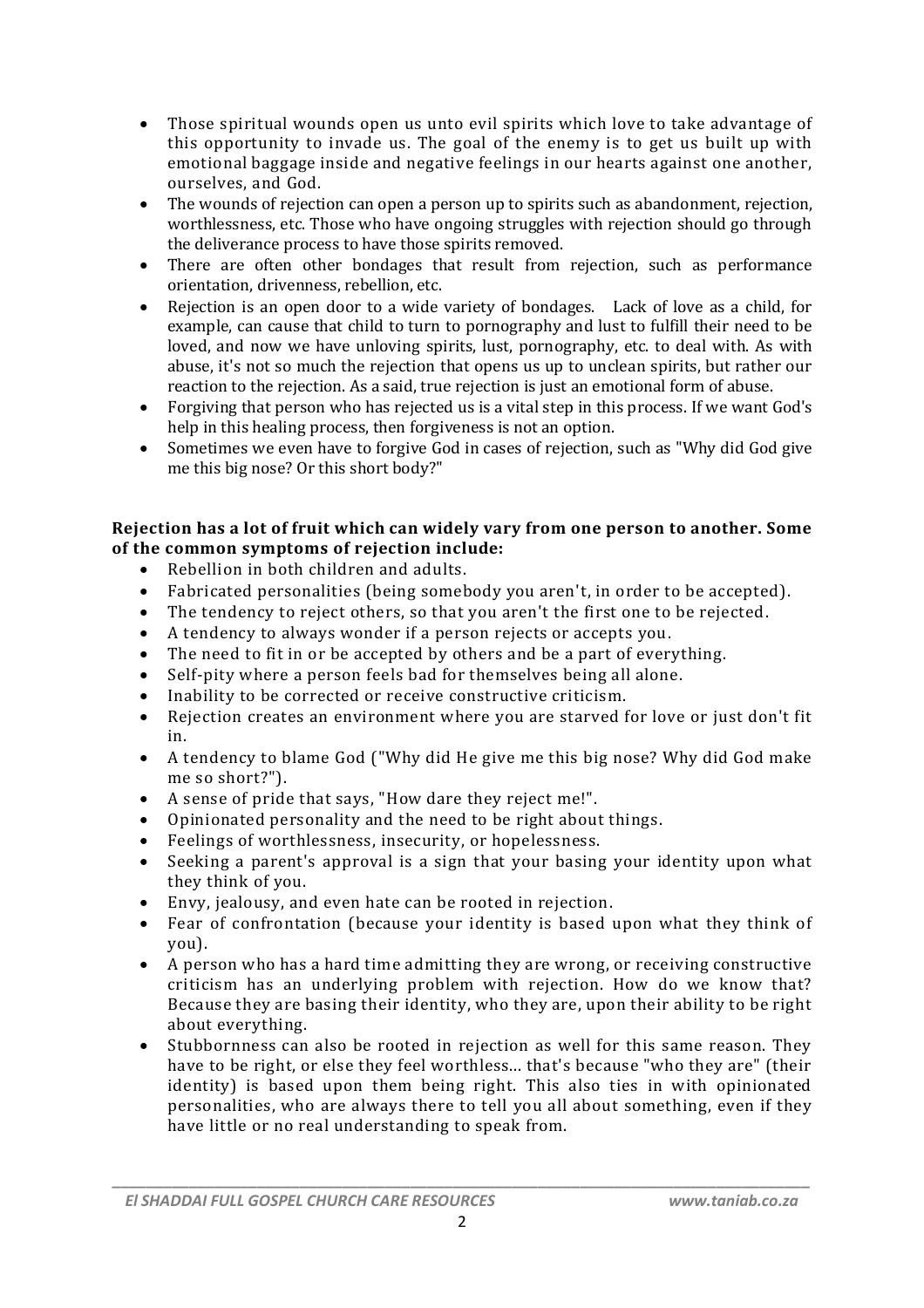- Then we have performance orientation and drivenness, certain variances of OCD, etc. where a person is basing their identity and who they are upon how well they perform at something in life. Whenever we base who we are upon our performance, or our being correct about something, then we fail, it is a blow to our identity.
- Those who struggle with rejection can also become what we call fixers; a fixer is a person who is eager to tell everybody else how they need to be doing things, but many times have little understanding or experience in such matters. Such a person attempts to be the Holy Spirit in other people's lives, where they have no authority or right to step in. They find their identity in fixing other people's problems, and they love it when people come to them for help or advise.

## **The truth is that we were created to be loved, accepted, and appreciated.**

- Rejection is an anti-Christ spirit because it opposes the very nature that God created in us. **Rejection starves a person from love and acceptance that they were designed to receive.**
- The problem is that when we turn to others or even ourselves for that love and acceptance, we are setting ourselves up for failure and the damage of rejection. **Only God can be trusted as the source of our identity.**

# **SELF-REJECTION**

Self-rejection is another piece to this puzzle. Self-rejection is where a person rejects them self. They do not like who they are. This can often lead to self-hate, self-resentment, etc. It is often tied in with self-unforgiveness, if the person has made mistakes in their life which they deeply regret. Just as it hurts when others reject us, it can do just as much damage when we reject ourselves.

# **PERCEIVED REJECTION**

**Then there's perceived rejection**, where a person receives something as rejection when it really isn't. For example, "Why is that person not coming over here to talk to me?" When the person may not be trying to reject you, but just feel shy at the time in stepping out and meeting you (or anybody else for that matter).

- People who have spirits of rejection can have a tenancy to receive perceived rejection, because the purpose of a spirit of rejection is to make us feel rejected.
- A person who feels like God is always angry at them usually has issues of rejection.
- Perceived rejection can also make a person feel as if God has rejected them. This is a very common scene that we encounter in the deliverance ministry. A good example of rejection, which caused feelings of envy, jealousy, and even hate to surface in King Saul can be found in 1 Samuel: *And the women answered one another as they played, and said, Saul hath slain his thousands, and David his ten thousands. And Saul was very wroth, and the saying displeased him; and he said, They have ascribed unto David ten thousands, and to me they have ascribed but thousands: and what can he have more but the kingdom? And Saul eyed [literally meaning that he looked with jealousy upon] David from that day and forward. And it came to pass on the morrow [the next day], that the evil spirit from God came upon Saul, and he prophesied in the midst of the house: and David played with his hand, as at other times: and there was a javelin in Saul's hand. And Saul cast the javelin; for he said, I will smite David even to the wall with it. And David avoided out of his*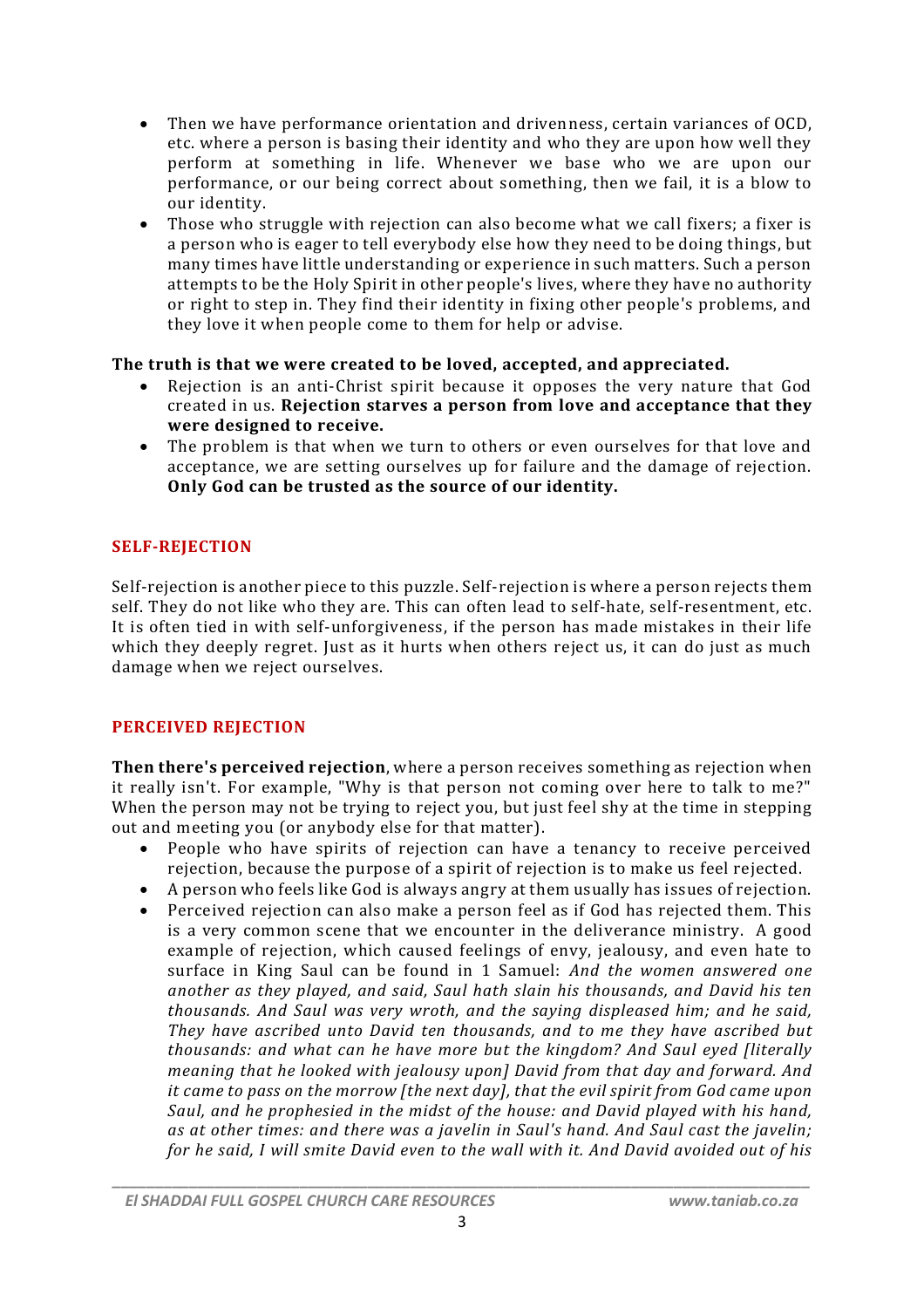*presence twice. (1 Samuel 18:7-11)* First, we see the women praising David for slaying his ten thousands, but Saul for slaying his thousands. **This rejection made Saul angry with David, and jealous of him. The very next day, an evil spirit came upon Saul and caused him to become exceedingly angry, to the point of attempting to murder David!** Now there's some ugly fruit that all started with rejection. It wasn't rejection that opened Saul up to the evil spirit, but rather his reaction to his rejection**The same is true when a person becomes stubborn or rebellious, or any other ungodly reaction to rejection**. The rejection isn't the sin, but their reaction can be a serious sin. This can open the person up to unclean spirits, and lead them down the path of destruction. God's Word puts stubbornness and rebellion, for example, in the same category as witchcraft and idol worship. *For rebellion is as the sin of witchcraft, and stubbornness is as iniquity and idolatry. Because thou hast rejected the word of the LORD, he hath also rejected thee from being king. (1 Samuel 15:23)*

## **THE ROOT OF REJECTION**

The root of rejection is actually incredibly simple: damage from rejection is the result of a misplaced identity.

- Whenever we base our identity on somebody or something other than what God's Word has to say about us, we make ourselves vulnerable to the damage of rejection.
- Many of us will base our identity on what our parents, teachers, or friends think of us. This sets a lot of children up for Performance Orientation bondages later in life, because their parents give them conditional love based on their grades or performance.

**What or who defines who you are?** Is it your job? Is it what your parents thought or think of you? Is it what your friends think of you? Is it how well you perform in the workplace? How much money you have? Is it how good of grades you get? Is it what you think of yourself? Is it how physically strong, fit, or tall you are? When you die, will those things continue to define who you are?

#### **Rejection and rising above rejection is all about identity and what you base your identity upon.** The key to overcoming rejection, is to solve the identity problems.

- Let's say that you are basing your identity on what your mother and father think of you. Now the moment that any hint of disapproval comes from them concerning you, that is going to hurt because they are the source of your identity.
- Anytime we base our identity on what we think of ourselves, or what others think of us, we are virtually trusting that person with our identity. Not even ourselves are capable of truly determining who we are; only God is qualified for that job.
- That is why it is absolutely vital for us to understand the person that God has made in us, and who we are as new creations in Christ Jesus. We were never made to live apart from God or base our identity on things of this world.
- When we base our identity upon what the Word of God has to say about us, we will become virtually rejection-proof. We can become immune from the wounds of rejection as long as we are not basing our identity upon what that person thinks of us.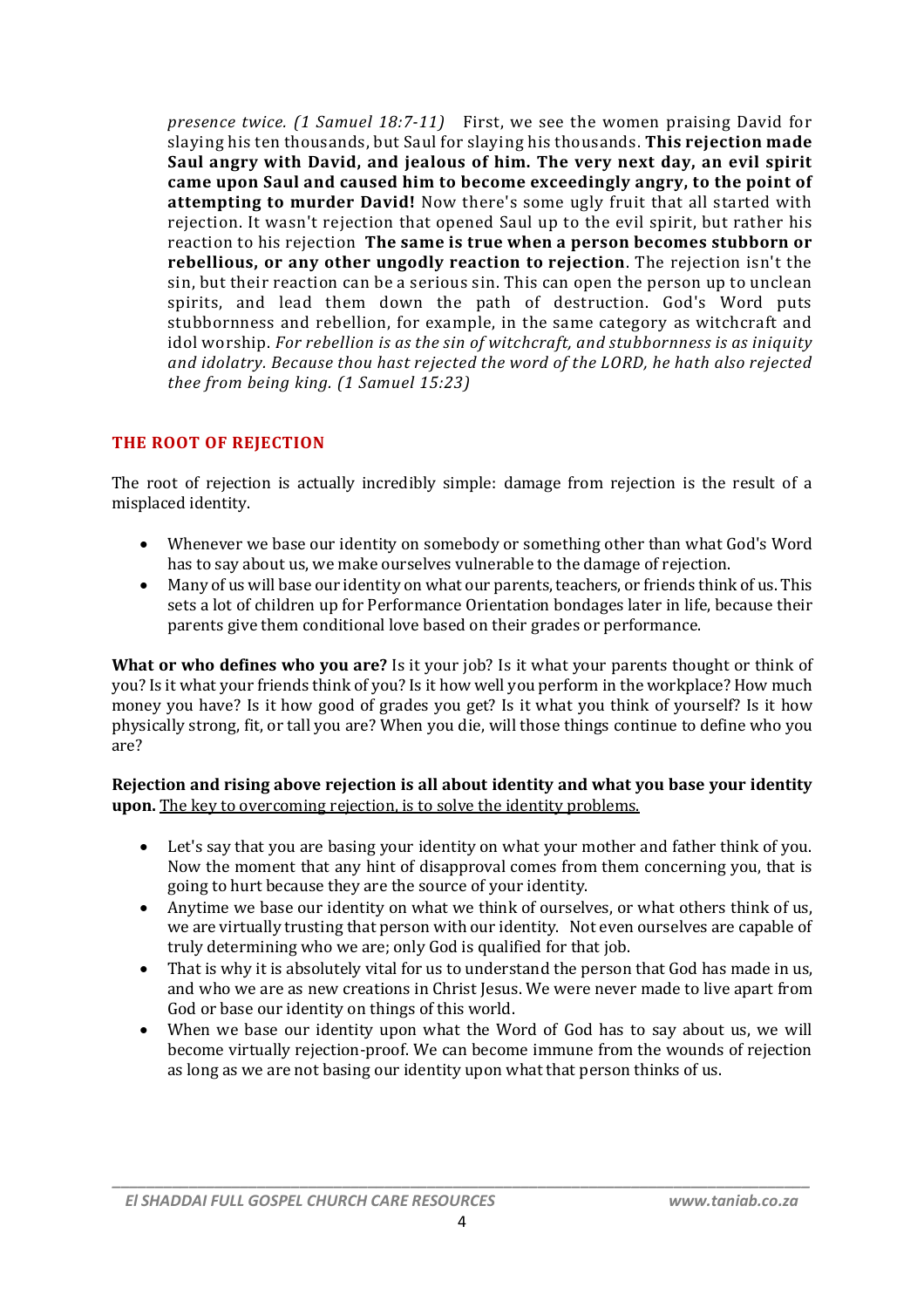## **GET YOUR IDENTITY FROM THE WORD OF GOD**

It is vital that we base our identity, who we are, upon what God's Word says about us. When we do, we become virtually immune from the devastating and hurtful effects of rejection. **God promises never to leave or forsake us, so when our identity is based upon what He says of us, we can be assured that we're not going to face rejection coming from Him.**

*(Heb 3:5) Let your character or moral disposition be free from love of money [including greed, avarice, lust, and craving for earthly possessions] and be satisfied with your present [circumstances and with what you have]; for He God] Himself has said, I will not in any way fail you nor give you up nor leave you without support. [I will] not, [I will] not, [I will] not in any degree leave you helpless nor forsake nor let [you] down (relax My hold on you)! [Assuredly not!]*

#### **So what exactly does God's Word tell us about who we are in Christ?**

- Because of God's great love for us, we are adopted into His family [1 John 3:1], and made joint heirs with Christ [Romans 8:17]
- We are made to sit in heavenly places (of authority over all demons, sickness, etc.) with Christ [Ephesians 2:6]
- We are blessed with all spiritual blessings in Christ [Ephesians 1:3]
- We are the righteousness of Christ through faith, thus being made right before God [Romans 3:22]
- We are entitled to a clean conscience before God because of the Blood and can have full assurance of faith when we go before Him [Hebrews 10:22]
- Our sins have been removed from us as far as the east is from the west [Psalms 103:12], and God Himself has chosen not to remember our failures [Hebrews 8:12]
- We are loved with the same love that the Father has for Jesus Himself! [John 17:23]

I could go on and on, because the Word of God is so rich and powerful in helping us define who we are in Christ. *(When my father and my mother forsake me, then the LORD will take me up. Ps 27:10)*

#### **Overcoming religious strongholds is necessary to overcome the effects of rejection.**

You're not going to settle rejection issues fully until you get it down into your spirit that you are accepted, loved, and appreciated by God.

- Dealing with religious strongholds is vital to this process, as religion paints God as distant, cold, and impersonal. Bringing your relationship with God into proper perspective is a vital step in the process of overcoming the strongholds of rejection.
- Tearing down the strongholds of rejection is as simple as merely receiving, with childlike faith, what God's Word has to say about your identity, who you are as a new creature in Christ, who is called to life, purpose, and meaning in Christ.
- The one thing that you absolutely cannot overlook is correcting your identity. **You need to start seeing yourself for who you are in Christ, and the person that God has really formed within you.** Your identity must come from Him and what His Word says about you. Printing out lists of Bible verses which speak of who you are in Christ are incredible tools to help renew your mind and tear down these strongholds. In the healing process of rejection, many times strongholds need to be torn down.
- The Holy Spirit has shown me that whenever we feel the hurt and pain from rejection, it's because we our identity depends upon what that person thinks of us. If our identity didn't depend on what others think of us, we would be virtually immune from the damage of rejection. That is why our identity must be based upon the Word of God, and what God has to say about us. That is the unshakable rock to which we need to build our house upon.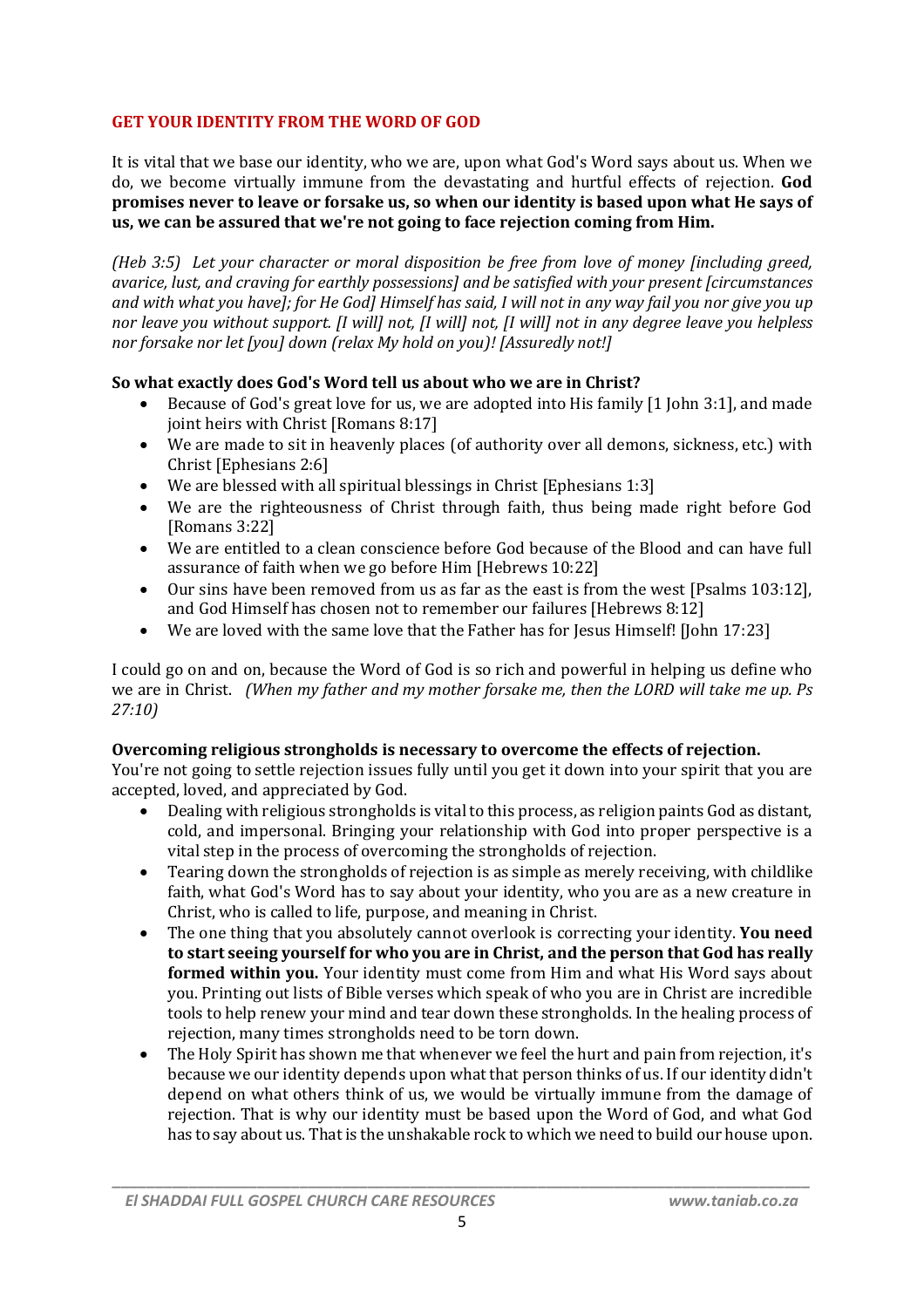#### **STARTING POINT TOWARDS HEALING**

God is answering the cry of your heart by shedding light on the lies you believe that have sabotaged your destiny and your identity. If you recognize these symptoms, what can you do? Until you are ready to go through deliverance from this spiritual torment of rejection, here are a few steps you can take today.

- 1. **Pray for the revelation of God's love to show you who you are to Him.** There is nothing that you can "do" to earn his love. If you are a parent, you know that when you first held your child, you didn't give that child a laundry list of expectations in order to earn your love. The minute that baby was born you were in love. Allow that love from your heavenly Father to enter your heart.
- 2. **Pray to see others through the "Eyes of Christ",** not out of your own expectations.
- 3. **Pray that conviction would alert you to negative words that are coming out of your own mouth** and holding you in bondage. Repent for any word curses you have spoken over yourself or others in the past, and **break those word curses**.
- 4. **Forgive those** who have offended and rejected you.
- 5. **Release all judgment** that is causing you to be judged. (Matthew 7:2)

Right now you are in a battle, but you are important to God. Don't let past defeats and rejection cause you to quit. As you seek God first, He will direct your steps to further counsel and possibly deliverance.

## **THE TRUTH ABOUT YOU**

*Resources – New International Version Bible, The Holy Bible, New International Version®, NIV® Copyright© 1973, 1978, 1984, 2011 by Biblca, Inc.™ Used by permission. All rights reserved worldwide.*

- *1.* **Accept the truth that God made you beautiful.** *"I praise you because I am fearfully and wonderfully made" (Psalms 139:4).* 
	- Every human being was formed by the finger of God regardless of their race, color, creed, or culture.
	- Many people are born into a world where they are immediately rejected based on their appearance, intelligence, or family genetics.
	- However, in the eyes of God, we are all beautiful. The Lord knew each of us while we were still in the womb.
	- Rejection has no root in our hearts if we accept the truth that God calls us "wonderfully made". There is a beauty that confidently radiates from the child of God who is completely convinced through the Holy Spirit of their beauty through Christ.

*2.* **Accept the truth that God created you for a special purpose,** *"'For I know the plans I have for you,' declares the Lord, 'plans to prosper you and not to harm you, plans to give you hope and a future'" (Jeremiah 29:11).*

- The culture is pushing every generation towards a feeling or belief of "nothingness". It's easy to fall prey to the world of randomness without a God connection through Jesus Christ.
- God has a plan for each person in the kingdom of Christ. Through the presence and filling of the Holy Spirit, we can trust in His leading us towards the right plan for our lives. It takes effort on our part to diligently search the scriptures and pray for God's guidance. There's no task to difficult nor mountain too high for those who are compelled to live their lives in the purpose and plan of God.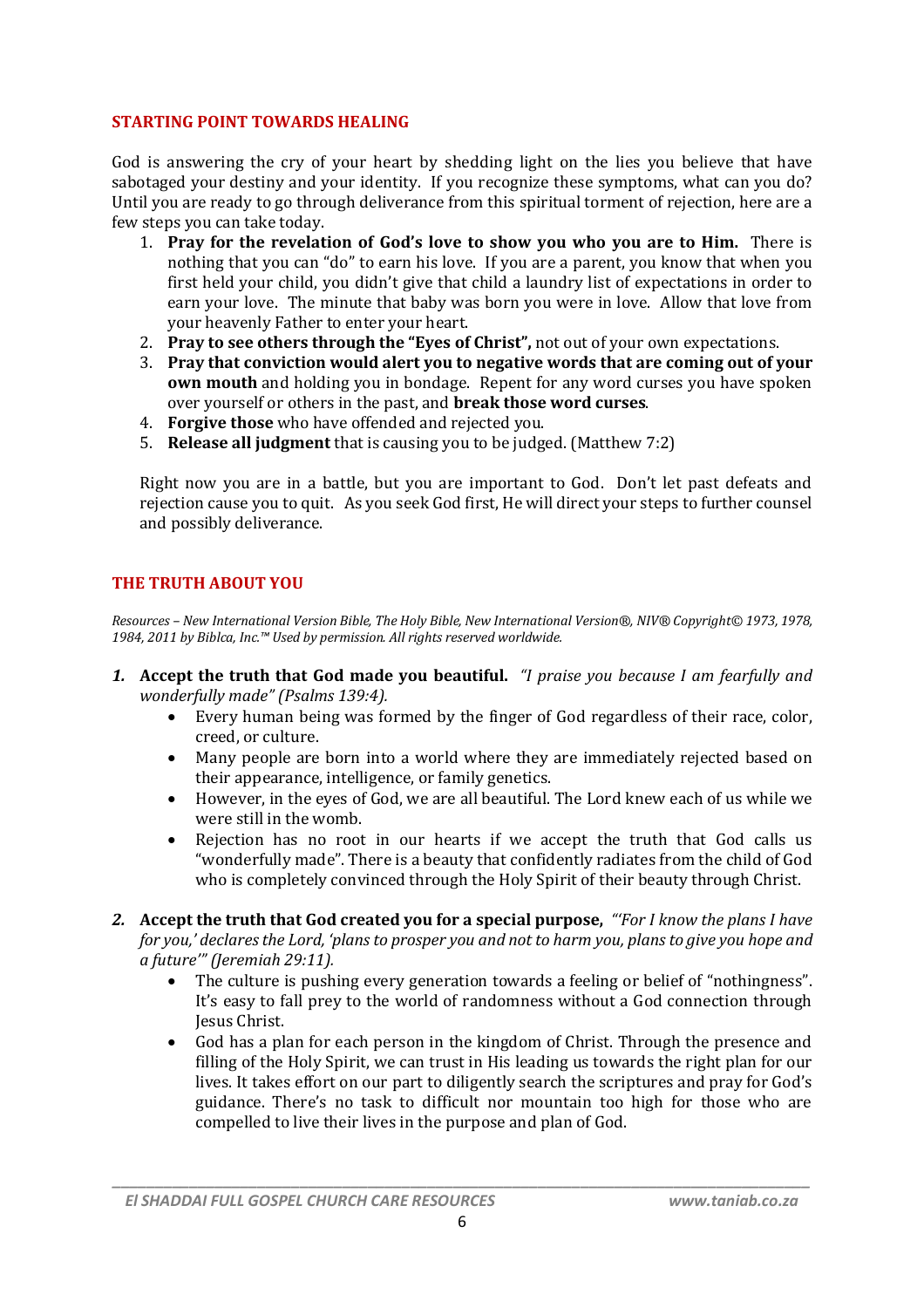- *3.* **Accept the truth that God doesn't have favourites.** *"For God does not show favoritism" (Romans 2:11).*
	- As a loving and perfect Heavenly Father, He knows how to love each of us as if there were only one of us. His love is complete even when we fail Him. Unlike the parent, coach, or teacher—He doesn't keep choose the best of the bunch based on physical appearances, athletic abilities, or intellectual greatness.
	- Rather God looks at the heart of every man, woman, and child. He knows the thoughts and intents of our hearts even if we don't. Every person who comes to Him won't be rejected, but embraced into His arms of safety and acceptance.
- *4.* **Accept the truth that God can heal your past hurts.** *"He heals the brokenhearted and binds up their wounds" (Psalm 147:3).*
	- How many adults walk around every day carrying the physical, emotional, and spiritual wounds of their childhood? It's not God's will for us to hold the burdens of the past while attempting to walk in the light.
	- Through spiritual surgery, the Holy Spirit moves into the cracks and crevices of our hearts to remove any lingering or useless words and/or acts of rejection. His love is enduring and powerful enough to bring complete healing for a renewed, vibrant life in Christ. The scars and memories may remain; however, their potency for pain is significantly reduced to ashes when God heals and we forgive those who've hurt us.
- *5.* **Accept the truth that God can use your hurts to help others.** *"Therefore encourage one another and build each other up" (1 Thessalonians 5:11).*
	- The Lord never heals us of rejection just for ourselves. It's our duty to reach out to the hurting people around us and share how we've been healed.
	- One of the greatest tragedies of our generation isn't that a great many people feel rejected and left out—but rather that so few of us share how we were once rejected. Our faith becomes alive and active when our gifts of the Spirit are used to build up the body of Christ. Those in the kingdom of Christ aren't locked down by people's perceptions, but rather they are free to reach out without fear and help someone else out of the pit of rejection.

# **Accepted, not Rejected!**

- Whatever falls short of the truth of Scripture must be forsaken and no longer carried in our hearts.
- The very words and acts of rejection used against you is exactly what God uses for His glory to reveal the finished work at the cross.
- You shine the light of Christ in freedom despite the ugliness in attitude from those who reject you.
- The beauty, peace, and love of God has no limits in the lives of courageous believers who reject the lies of this world and embrace the truth of acceptance in Jesus Christ.

# **PRAYER FOR HEALING OF REJECTION**

Dear Heavenly Father, I thank You that according to Your Word my life is not a mistake. You made me out of love. You called me into being; it was the right time and the right place. You prepared a way for me to be born. You gave me life. I am a privilege and a joy, not a burden nor a disappointment.

Father, I invite You to go back through the pages of my life and heal every instance where I had low self-esteem or felt unwanted, rejected, or feared of being rejected. I come against the spirit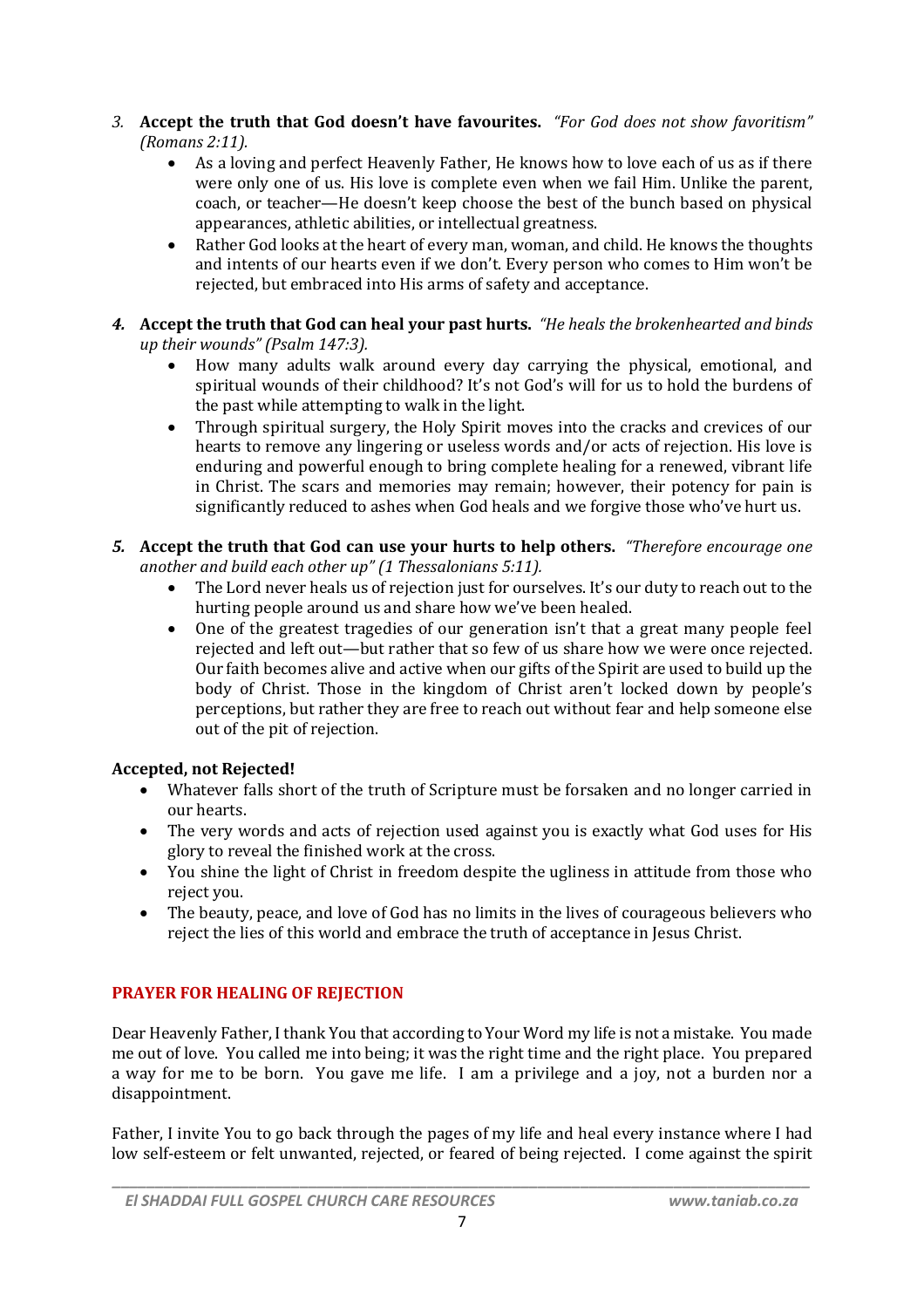and weapons of rejection that the enemy has used in my life. I come against rejection that keeps me from reaching my full potential in You. I come against rejection that undermines, breaks and prevents normal and harmonious relations between me and my family, my marital partner, fellow workers and friends. I come against the distortion of my image of God as a loving heavenly Father who loves me and who wants only the best for me. I identify the lie that I am lacking in value in my person or can be seen as someone that can be thrown away.

Lord please send the light of Your Son Jesus Christ into all the sinful and hurting places I have experienced due to acts and deeds done against me by others: low self-image; insecurities; withdrawn personality; self-condemning; self-hatred; trying to please others; worthlessness; believing I am a failure; agony within; inferiority; questioning my identity; displaying a façade; starved for love; promiscuous (immoral; uninhibited); unloving towards spouse; unworthy; fear of rejection; ignorance of self; approval-seeking; self-rejecting; feeling abandoned; can't give love; internal hurt and pain; no lasting relationships; earning acceptance by being good or by hard work. Thank You for sending the blood of Jesus into all these pain-filled and empty places in my heart and for healing me in the Name of Jesus.

I pray against the spirit of rejection that came into my life even in my mother's womb. I forgive my mother and father if they attempted to abort me; if my mother did not want to be pregnant with me; used drugs, alcohol or tobacco during pregnancy; planned to give me up for adoption; if my mother had hate and resentment for missed opportunities because of being pregnant with me.

If there are any other factors such as my mother falling ill during pregnancy, had an accident or injury during her pregnancy with me; loss of a loved one, difficulty or trauma during delivery, ambivalence (bad timing, no money etc) or my parents having a bad relationship during my mother's pregnancy with me, I ask that You remove the shock it had on my body and soul and that the spirit of rejection that found an opening there will be removed in Jesus' Name.

If my mother or father wanted a child of one sex and got me who is of another sex I pray that the identity confusion that goes with it will be removed in Jesus' Name, as You created me exactly according to who and what You wanted me to be.

I pray that You will deliver and heal me from all uncertainties and fears my mother and father had transferred over to me.

Where there was love deficit after birth, or where I was being compared to another child, never feeling good enough or where I was abused, suffered criticism, being made fun of at home, schoolmates, neighbour, suffered poverty, had education disabilities, being bullied or treated unfairly, being sexually harassed, being called by an insulting nickname, teachers picking on me or not being believed by someone when I told the truth, being compared by other children's academic record and it being used against me, broken relationships or a broken engagement, being sick, unexpected pressure beyond my ability to cope, self-condemnation after a moral failure, death of a loved one, having to earn love by performing, experienced unworthiness and even as my parents were divorced, I come now and forgive each and every person for the hurt and rejection they brought in my life and let go of what has happened in the past.

I bind the spirits of rejection, self-rejection, perceived rejection and fear of rejection in the Name of Jesus. I break the power of the adversary over me and I command him to leave in Jesus' Name. I renounce any territory that was previously given to him and I joyfully give it back to You God. I proclaim my release from any and all dark and evil spirits that have taken advantage of the past woundedness in my life. I release my spirit to rejoice in the Lord. In Jesus' Name.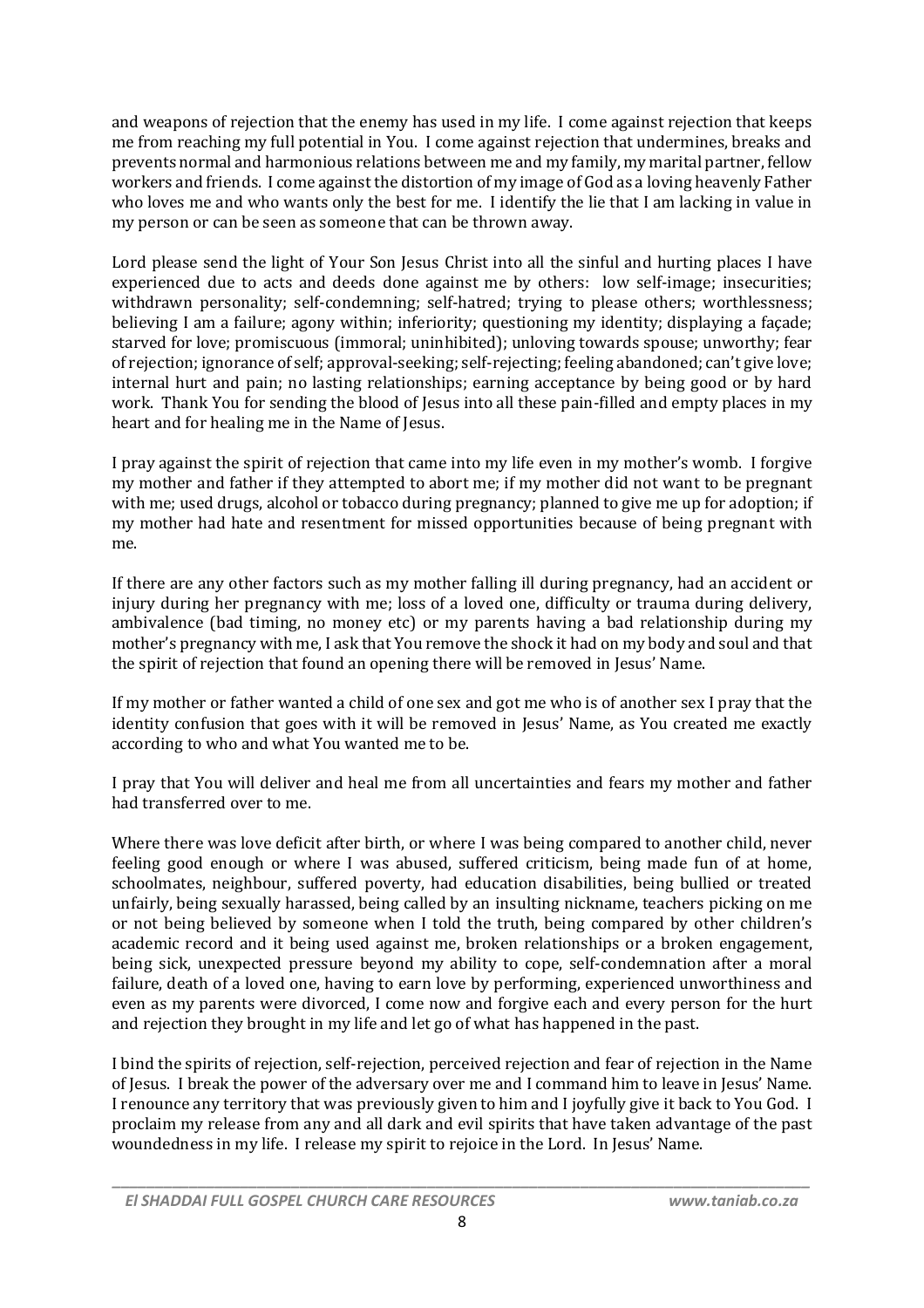Thank You for removing all the hurt, anxieties, and rejection caused in my social, academic and life of career. I choose a new identity, and as Your child I know that I am loved by You, I am chosen and I am precious. I don't have to earn anything, I am Your gift. You prepare the way of my life for me, You preserve my life and You want me to restfully walk in this new life.

I put the full work Jesus has done on the cross between myself and these experiences of rejection. I put to death the power of any experience of trapped emotions and I command in Jesus' Name that every curse be stopped and broken. I ask You God to surround me with Your love and proclaim that nothing can harm me. I ask that any hardness of heart be melted and the eyes of my heart be enlightened.

I break every agreement I have made with the enemy due to rejection, such as that I want to die, or that I want to kill somebody or thinking that I will never be successful in anything. Forgive me Father for this sin I have committed and I renounce it in Jesus' Name. I declare today that I want to live and want to give life and I do not want to die. I declare that I will be successful because You live in me.

Lord Jesus Christ, I believe that You are the Son of God and the only way to God the Father. You died on the cross for my sins and rose again from the dead. That Your forgiveness can be fully effective in me, I now forgive and repent of all my sins and I forgive myself for doing all the things I have brought before You. I release myself from previous feelings of guilt and constantly going back into the past when I have already asked for Your forgiveness. I break any bondage condemning myself and judging myself unacceptably to You and to others. Release me from these self-destructive thoughts and behaviours. Take all of the hurts and pain away that I have experienced from critical words spoken to me and actions towards me which have caused me to feel unloved and unwanted. I ask You to forgive me for in anyway which I may have given in to the tendency to sin in the same way toward others. Forgive me and restore me to life and health as only You are able to do.

I forgive every other person who have sinned against me and hurt me by participating in behaviours, activities and acts that have caused rejection and all of the related feelings previously mentioned and associated with this unholy condition, as God has forgiven me. I forgive all those who have rejected me, hurt me, and failed to show me love, Lord, and I trust You also to forgive me and them. I send Your love and forgiveness back to those who hurt me. I ask You to forgive them and to bring them into wholeness and newness of life in You.

Right now, because of what You did for me on the cross, I acknowledge that I am accepted. I am highly favoured. I am the object of Your special care. You really love me. You want me. Jesus, Your Father is my Father and Heaven is my eternal home. I am a member of the family of God, the best family in the universe.

I accept myself the way You made me. I am Your workmanship and I thank You for how You have created me. I believe that You have begun a good work in me and that You will carry it on to completion until my life ends (Philippians 1:6; 1 Thessalonians 5:24). In Jesus' Name. Amen.

## **PRAYER FOR HEALING OF MEMORIES**

Father, I thank You for Your Son, Jesus Christ who died on the cross, not only for my sin, but also for my sadness, for all the hurts, pain and fear I have experienced in my life. I thank You that Jesus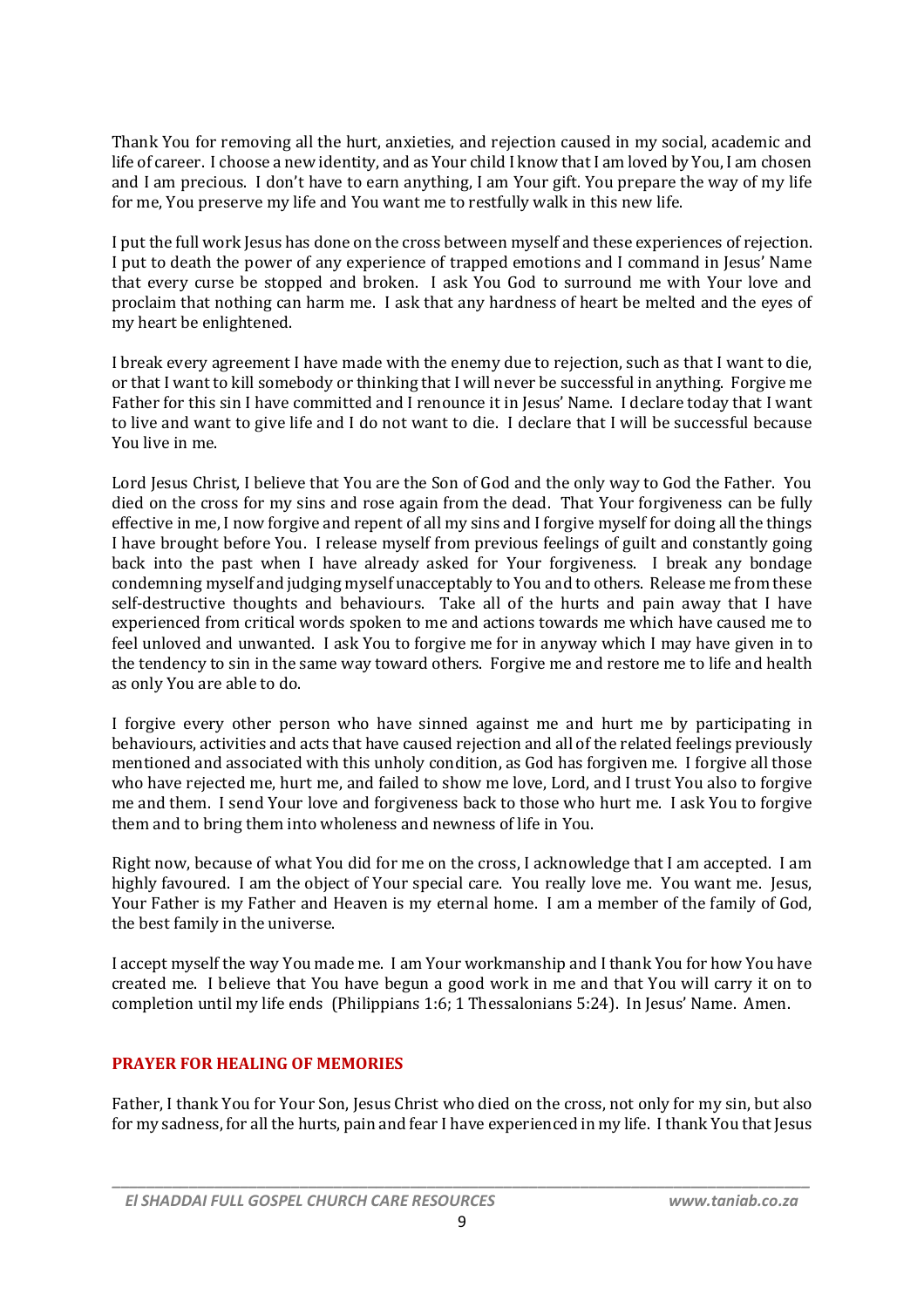is the same, yesterday, today and forever, and that He wants me to be whole in spirit, soul and body.

Dear Jesus, I ask that You will walk with me back in time, every second of my life and that You will heal me and make me whole. I ask that You will go back in the third and fourth generation and break all harmful genetic connections.

Jesus, You knew me before my birth. Thank You that You were there when my life began. Free me from fear or any negative power which was carried over to me in my mother's womb. Thank You Jesus that You were there when I was born and that You love me. Lord Jesus, fill me, from the first moment with Your precious love.

Lord, please walk with me back in time, every second during my first couple of years in my life. Jesus, go back and fill every gap which I have with love that I had never received. Remove every hurt and feeling of rejection. Remove all fears: fear for the dark, fear for falling, fear for animals and fear of getting lost and fear of being rejected. I thank You Jesus that You freed me and healed me.

Thank You that I can close doors that was opened due to television and videos.

Lord, I pray that You will take my hand, and go back in time with me to when I went to school. Sometimes I was shy and afraid to leave the house and to take on new situations. Jesus, there were times I feared failure in school. Please set me free of those memories. Where a teacher yelled at me, or class mates hurt me, please heal me of that hurt. Some fears had its origin during those first few years in school: fear to speak in public, fears for failure. Thank You that all those hurts and pains are being healed and I am being set free of these fears. I thank and praise You.

Lord Jesus, I thank You for my mother. I ask that You will stand between me and my mother and that Your Godly love will flow between us. I ask forgiveness for in any way I could have hurt or failed my mother. I also forgive her for any way that she had hurt or failed me.

Lord Jesus, thank You for my father. I ask that You stand in the gap between my dad and myself and that Your love can flow between us. I pray that Your Godly love will heal our broken relationship. I ask forgiveness for in any way in which I have hurt or failed my dad. I also forgive my dad for ways in which he has hurt or failed me.

I bring my brothers and sisters to You. Where there were any competition, jealousy or bitterness, I ask that Your healing power and love will heal every broken relationship and make it whole. I forgive my brothers and sisters who had hurt and failed me. I also ask for forgiveness where I have hurt and failed any of my siblings.

Thank You Lord, that You also were there during my teenage years and when I went to High School. There were new emotions and fears. As I recall every painful memory, I ask that You take away the pain and heal me. I thank You for Your protecting hand, when I did dangerous things. Remove from me any feeling of humiliation, disgrace, guilt and fear of failure. Show me that You loved me and that You were there for me in every situation.

As each of us started to leave our parents' house new fears, frustrations and sadness started. Jesus, heal every disappointment and all the hurt and sadness I had experienced during those times in my life.